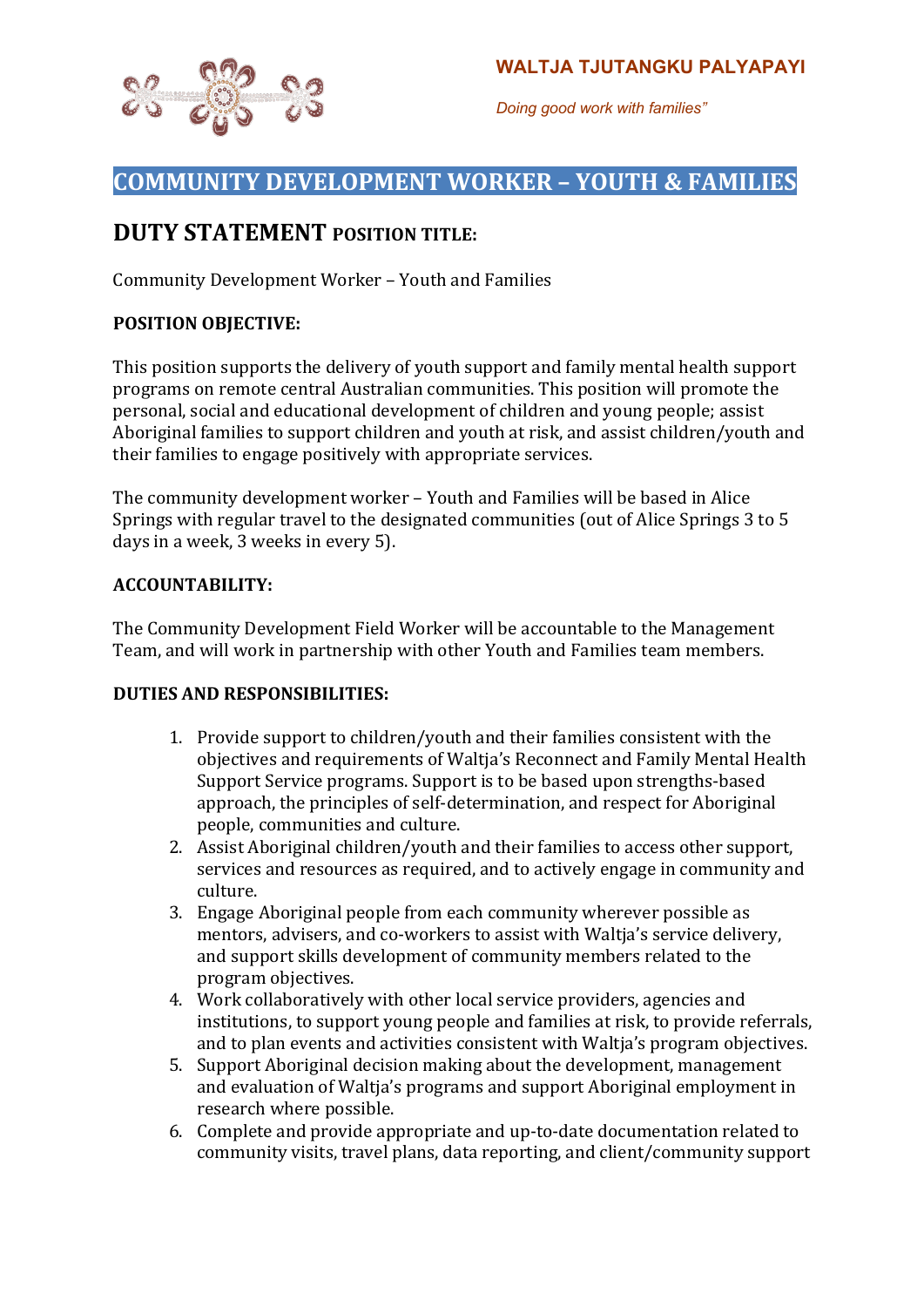

*Doing good work with families"*

provided or requested. Where appropriate assist in the preparation of submissions for external funding.

- 7. Work as part of Waltja's team across all projects. Work together with other staff, Management and elected Board Members. Support and mentor junior staff where relevant. Participate in Waltia events and meetings as directed.
- 8. Represent Waltia at Conferences, Seminars, Meetings, and Committees and in other community forums.
- 9. Identify training and professional needs/opportunities, and undertake training as directed by Management Team
- 10. A commitment to comply with all Waltja Policy and Procedures and Code of Conduct.

# **SELECTION CRITERIA:**

#### *Essential:*

- 1. Ability to relate sensitively and effectively with Indigenous people and demonstrated knowledge and understanding of the issues affecting Aboriginal children/young people and their families.
- 2. Previous experience in community development work, including community consultation, service delivery, performance and data reporting, and evaluation.
- 3. Previous experience working successfully in a dynamic team environment and managing a diverse workload accordingly; proven experience of successful time management in a complex work environment.
- 4. Demonstrated capacity for strategic decision-makingand initiative to make appropriate decisions when required.
- 5. Current NT Drivers License

## *Desirable:*

- 1. Experience working in or with remote central Australian Aboriginal communities
- 2. Appropriate qualifications in Community Work or related fields
- 3. Experience driving 4WD vehicles